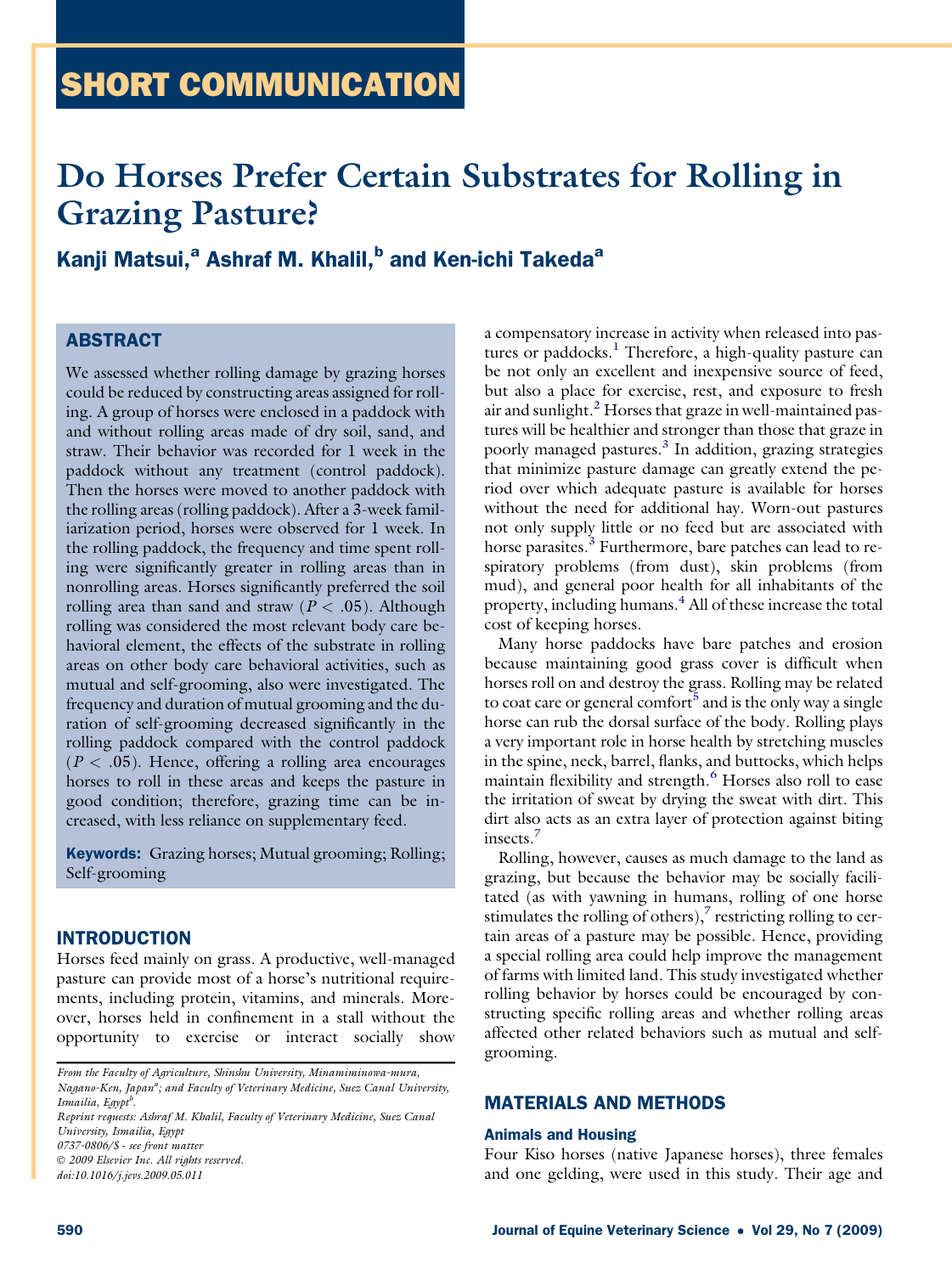weight ranged from 3 to 19 years old and 372 to 462 kg, respectively. The horses were fed two times (8:30 AM and 4:30 PM) per day. Their daily diet consisted of a 0.2-kg hay cube, 0.2 kg barley, and 3 kg hay (orchard grass or timothy), which met the nutrient requirements of the National Research Council. Water was always available throughout the day. Horses were left in the paddock for 7 hours (9:00 AM to 4:00 PM) every day, followed by grooming for 30 minutes. Then they were moved to individual stalls  $(3.6 \times 3.5)$ m) with vertical bars spaced 0.08 m apart separating neighboring horses from 4:30 PM to 8:30 AM the next day. The bars allowed visual and auditory communication between stallions, and tactile communication through the bars with at least one neighbor, but no full-contact interactions. All experimental procedures for the use and care of animals in the current study were approved by the Animal Care Committee of the Faculty of Agriculture at Shinshu University.

#### Paddock Management

The pasture was divided into two separate experimental paddocks of equal size (60  $\times$  120 m), in which orchard grass dominated. Horses grazed a new paddock for approximately 2 months when the pasture plants are 5 to 6 inches tall, and then were moved to another when the shortest areas of the pasture had been grazed to a height of 2 inches. Grazing to below 2 inches weakens and thins stands, allowing weeds to invade. Rotating the grazing pattern keeps the grasses growing more vigorously and increases the carrying capacity per acre.

#### Experimental Procedure

The study was performed at the Education and Research Center of Alpine Field Science, Faculty of Agriculture, Shinshu University, over a period of 5 weeks. Horses were observed while grazing the paddock without rolling areas (control paddock) for 1 week and then moved to another paddock with rolling areas (rolling paddock) for a 3-week familiarization period, after which they were observed for 1 week. The observation period for all horses in both paddocks was 6 consecutive days (Monday to Saturday). To investigate the preferred substrate for rolling, three different areas were constructed: dry soil, sand, and straw, each [2](#page-4-0)5 m<sup>2</sup> (5  $\times$  5 m). The first rolling area was made by removing grass and replacing it with soil, and the other areas were built by adding sand and straw with depths of 15 and 20 cm, respectively. Water was provided in the corner of the paddock, as shown in Figure 1.

#### Behavioral Observations

The frequency and duration of the rolling and mutual and self-grooming were recorded ([Table 1\)](#page-2-0) from 9:00 AM to 12:00 noon and from 1:00 PM to 4:00 PM daily (from Monday to Saturday) for 2 weeks. These behavioral activities



Fig. 1. Location of the rolling areas in the rolling paddock. (1) Entrance of the paddock; (2) Waterbowl; (3) Sand rolling area; (4) Soil rolling area; (5) Straw rolling area; (6) Observer.

were measured in both paddocks by a continuous animal sampling method during the later observation periods.

#### Data Analysis

Results were expressed as the mean  $\pm$  standard error (SE) for each parameter. Analysis of variance followed by Fisher's protected least significant difference test were used to analyze the frequency and duration of rolling. Values of rolling and mutual and self-grooming for the control and rolling paddock were compared with a nonparametric analysis using Wilcoxon's signed-ranks test. A probability level of  $P < .05$  was considered significant.

### RESULTS

As shown in [Table 2,](#page-3-0) rolling was more frequent but of lesser duration in the rolling paddock than in the control paddock. The frequency and duration of rolling were  $0.79 \pm 0.13$  and  $38.75 \pm 6.89$ , and  $1.08 \pm 0.16$  and  $32.70 \pm 5.59$  in the control and rolling paddocks, respectively; these differences, however, were not significant. Horses in the rolling paddock primarily rolled in the rolling areas, and with a similar frequency to rolling in the control paddock (0.79 times). However, the duration of rolling in rolling areas in the rolling paddock ( $22.70 \pm 4.22$ ) was significantly less than that in the control paddock (38.75  $\pm$ 6.89;  $P < .05$ ). Moreover, in the rolling paddock, rolling frequency and duration increased significantly ( $P < 0.05$ ) in rolling compared with nonrolling areas  $(0.79 \pm 0.14,$  $22.70 \pm 4.22$ , and  $0.29 \pm 0.09$ ,  $10.00 \pm 3.45$ , respectively).

As shown in [Table 3,](#page-3-0) the frequency and duration of rolling in soil were significantly higher ( $P < .05$ ) than those in sand or straw. Furthermore, the frequency and duration of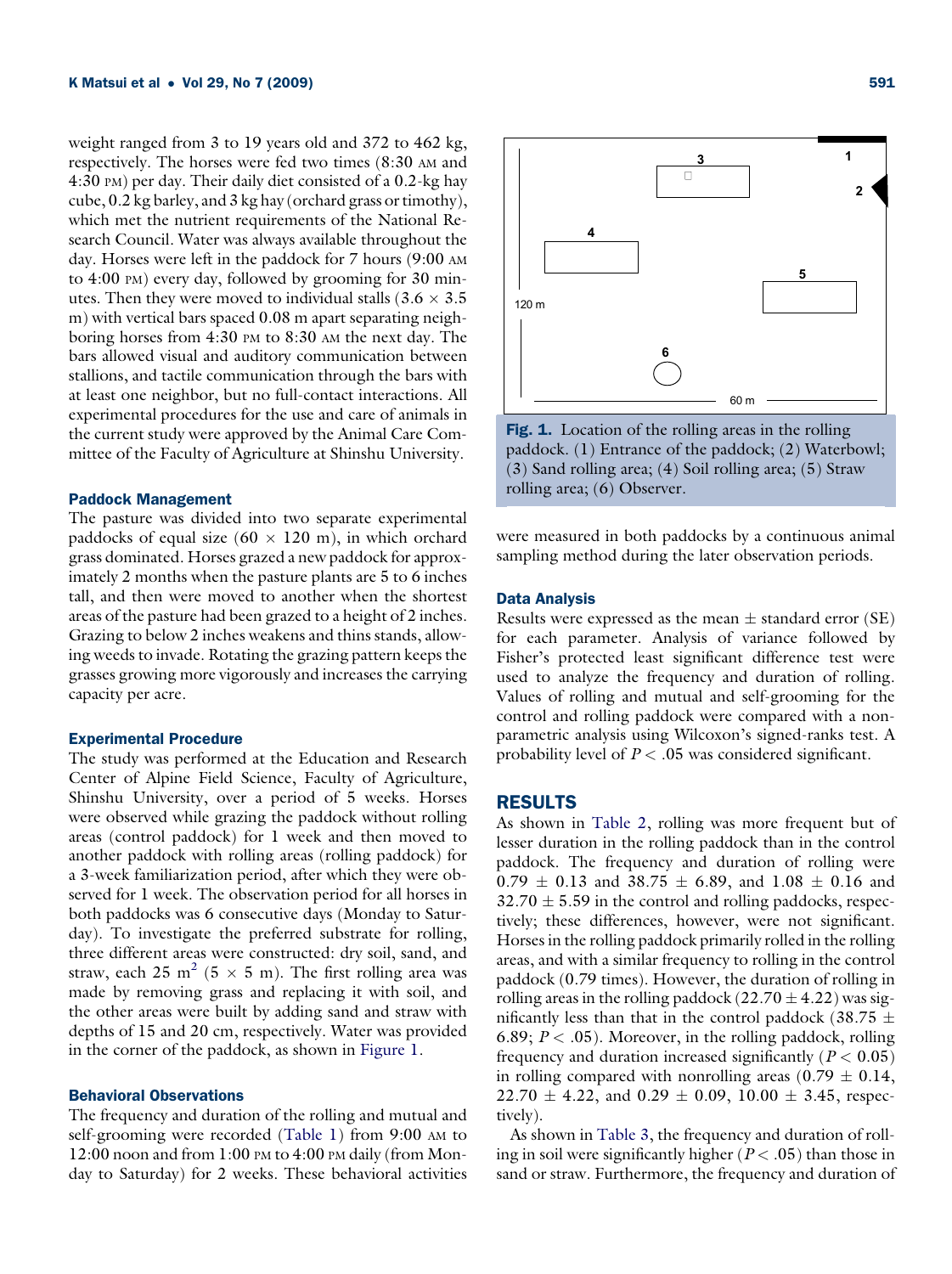<span id="page-2-0"></span>

| Table 1. The studied behavioral parameters |                               |  |  |
|--------------------------------------------|-------------------------------|--|--|
| <b>Behavior</b>                            | <b>Description</b>            |  |  |
| Rolling                                    | Rubbing of the dorsal         |  |  |
|                                            | body surface                  |  |  |
|                                            | against                       |  |  |
|                                            | the ground.                   |  |  |
| Mutual grooming                            | A pair                        |  |  |
|                                            | of horses                     |  |  |
|                                            | stands                        |  |  |
|                                            | head to tail,                 |  |  |
|                                            | scratching one another        |  |  |
|                                            | with their                    |  |  |
|                                            | top teeth,                    |  |  |
|                                            | particularly along            |  |  |
|                                            | the backline                  |  |  |
|                                            | and neck,                     |  |  |
|                                            | using                         |  |  |
|                                            | their tails                   |  |  |
|                                            | to keep                       |  |  |
|                                            | flies out of one another's    |  |  |
|                                            | eyes.                         |  |  |
| Self-grooming                              | Includes tail                 |  |  |
|                                            | swishing and rubbing          |  |  |
|                                            | against objects               |  |  |
|                                            | such                          |  |  |
|                                            | as trees<br>or fence          |  |  |
|                                            |                               |  |  |
|                                            | posts, or rubbing<br>one part |  |  |
|                                            | of the body                   |  |  |
|                                            | against another.              |  |  |

rolling in grass (the rest of the paddock) were less than those in soil but more than those in sand or straw; these differences were insignificant except the duration between grass and straw, which was significant ( $P < .05$ ). In addition, most rolling occurred during the morning period (8:30 AM to 12:00 noon), and decreased thereafter. The frequency of rolling in the morning was  $0.25 \pm 0.09$ ,  $0.45 \pm 0.07$ ,  $0.20 \pm 0.11$ , and  $0.08 \pm 0.05$ , and in the afternoon was  $0.04 \pm 0.04, 0.05 \pm 0.05, 0 \pm 00, 0 \pm 00$ in the grass, soil, sand, and straw, respectively; these differences were significant ( $P < .05$ ). Also, the duration of rolling in the morning was  $8.75 \pm 3.36$ ,  $13.54 \pm 2.59$ ,  $6.66 \pm 3.27$ , and  $1.66 \pm 1.05$  and in the afternoon was  $1.25 \pm 1.25$ ,  $0.82 \pm 0.83$ ,  $0 \pm 00$ , and  $0 \pm 00$  in the grass, soil, sand, and straw, respectively; these differences were significant ( $P < .05$ ).

Although rolling is the most relevant to the study, other behavioral activities were considered, such as mutual and self-grooming. As shown in [Table 4,](#page-3-0) the frequency and duration of mutual grooming in the control and rolling paddocks were  $3.70 \pm 0.79$  and  $141.75 \pm 52.05$ , and  $1.91 \pm 0.45$  and  $46.95 \pm 14.14$ , respectively; these differences were significant ( $P < .05$ ). Furthermore, horses performed more frequent self-grooming in the control paddock than in the rolling paddock, although the difference was not significant. However, horses spent significantly more time self-grooming in the control paddock than in the rolling paddock ( $P < .05$ ; 6.41  $\pm$  1.66 and 3.08  $\pm$ 0.77, respectively). The average frequency and duration of these behavioral activities (rolling and mutual and selfgrooming) in the control and rolling paddocks were  $1.89 \pm 0.32$  and  $62.30 \pm 18.57$ ,  $1.30 \pm 0.17$ , and 27.58  $\pm$  5.45, respectively; these differences were significant  $(P < .05)$ .

## **DISCUSSION**

The horse is a natural grazing animal, and sound grazing management can decrease feeding expenses, stable cleaning, and other chores, and leave more time for horses to exercise and engage in other recreational activities. In addi-tion, well-managed pastures help keep horses healthy.<sup>[2](#page-4-0)</sup>

The current study indicated that horses in the rolling paddock mostly rolled in the rolling areas, and with a similar frequency to rolling in the control paddock (0.79 times). However, the duration of rolling decreased significantly  $(P < .05)$  in the rolling paddock compared with the control paddock. Of course, this saves more time for horses to perform other beneficial behavioral activities. In the rolling paddock, horses rolled more often and consequently spent more time rolling in the constructed rolling areas than in nonrolling areas. This indicates the absolute preference for presence of rolling areas. Thus, building rolling areas encourages horses to roll in these contained areas, thereby reducing damage to pastures. Consequently, high-quality pasture can be the best and least expensive source of feed for horses. In addition, well-kept pastures provide the best place for horses to exercise, rest, and have access to fresh air and sunlight.

Each morning, immediately after the horses entered the rolling paddock, they would visit the soil area for rolling more often than the sand and straw areas. Horses may have preferred the soil because it was similar in nature to where they rolled in the control paddock, and consequently we did not find a significant difference between soil and grass (the rest of the paddock). Furthermore, soil is harder than sand and straw, which could provide more scratching and muscle stretching. At the same time, sand exposed to sunlight may become hot, especially at noon, and straw may be too soft to serve as a rubbing substrate.

In both the control and rolling paddock, horses rolled more often in the morning than in the afternoon. These results indicate that while in captivity in their stalls, they may accumulate dirt and dried fecal matter, and therefore may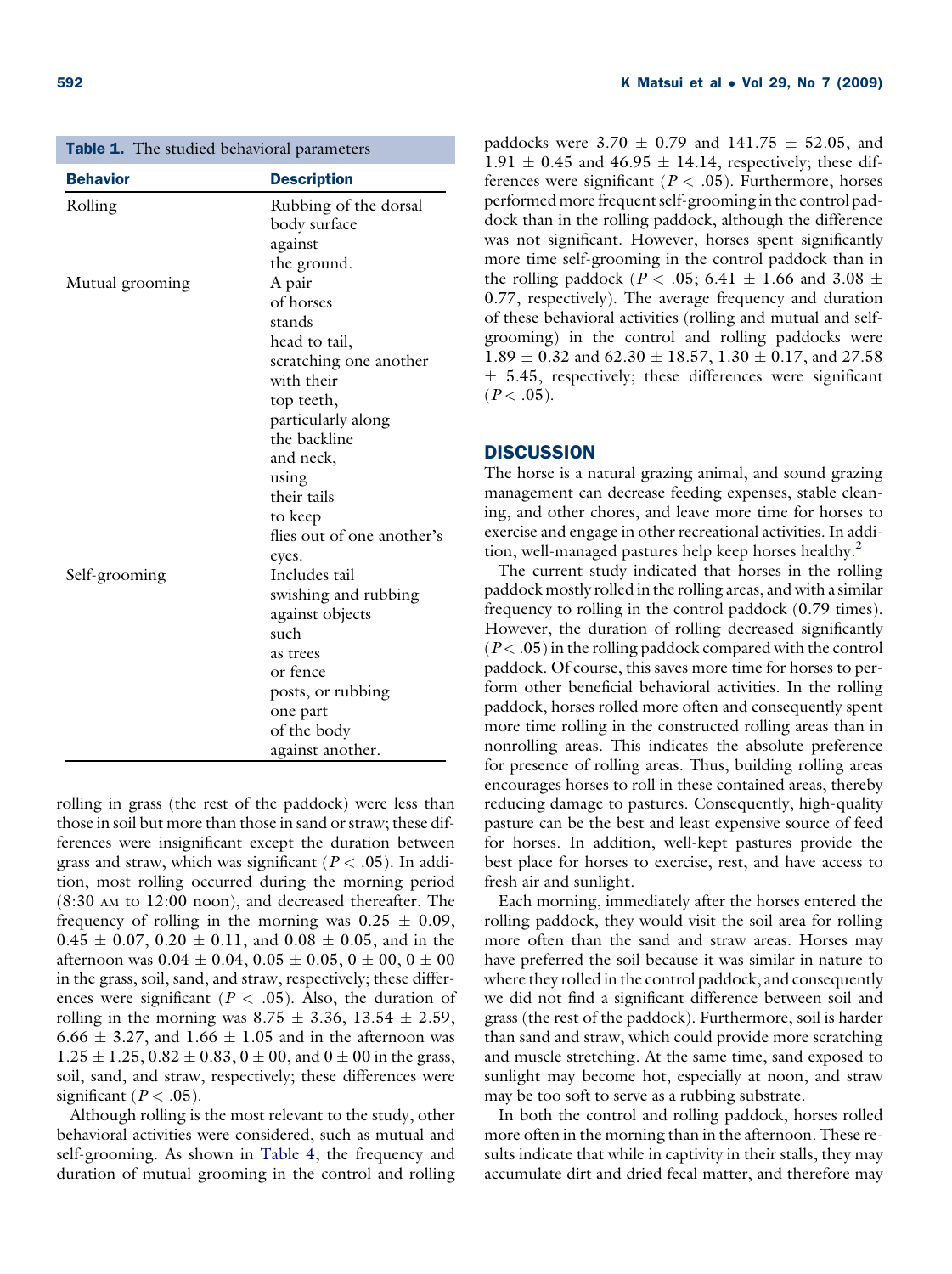|                         | <b>Control Paddock</b>        | <b>Rolling Paddock</b>   |                          |                           |
|-------------------------|-------------------------------|--------------------------|--------------------------|---------------------------|
| <b>Measurement</b>      | <b>Control Area (CA)</b>      | <b>Rolling Area (RA)</b> | <b>Nonrolling (NRA)</b>  | Area Total ( $RA + NRA$ ) |
| Frequency $(no./ day)$  | $0.79 \pm 0.13^{\circ}$       | $0.79 \pm 0.14^{\circ}$  | $0.29 \pm 0.09^{\rm b}$  | $1.08 \pm 0.16^a$         |
| Duration (seconds/bout) | $38.75 \pm 6.89^{\mathrm{a}}$ | $22.70 \pm 4.22^{\rm b}$ | $10.00 \pm 3.45^{\circ}$ | $32.70 \pm 5.59^{\circ}$  |

#### <span id="page-3-0"></span>Table 2. Frequency and duration of rolling in the control and rolling paddocks

CA, control area; RA, rolling in rolling areas; NRA, rolling in nonrolling areas. Each value represents the mean  $(\pm SE, n = 4)$ .

a,b,cMeans in rows with different letters are statistically different at  $P < .05$ .

|  |  | <b>Table 3.</b> Frequency and duration of rolling in different rolling areas |
|--|--|------------------------------------------------------------------------------|
|  |  |                                                                              |

| <b>Area</b> | <b>Frequency (No./6 Hours)</b> |                  |                             | <b>Duration (Seconds/Bout)</b> |                  |                                      |
|-------------|--------------------------------|------------------|-----------------------------|--------------------------------|------------------|--------------------------------------|
|             | <b>Morning</b>                 | <b>Afternoon</b> | Total                       | <b>Morning</b>                 | <b>Afternoon</b> | Total                                |
| Grass       | $0.25 \pm 0.09*$               | $0.04 \pm 0.04$  | $0.29 \pm 0.09^{\rm a,b,c}$ | $8.75 \pm 3.36*$               | $1.25 + 1.25$    | $10.00 \pm 3.45^{\text{a},\text{b}}$ |
| Soil        | $0.45 + 0.07*$                 | $0.05 + 0.05$    | $0.50 \pm 0.09^{\rm a}$     | $13.54 \pm 2.59*$              | $00.82 \pm 0.83$ | $14.36 \pm 2.80^{\circ}$             |
| Sand        | $0.20 \pm 0.11*$               | $00 \pm 00$      | $0.20 \pm 0.11^{\rm b}$     | $6.66 \pm 3.27*$               | $00 \pm 00$      | $6.66 \pm 3.27^b$                    |
| Straw       | $0.08 \pm 0.05*$               | $00 \pm 00$      | $0.08 \pm 0.05^{\circ}$     | $1.66 \pm 1.05*$               | $00 \pm 00$      | $1.66 \pm 1.05^{\circ}$              |

Each value represents the mean ( $\pm$ SE, n = 4).

\*There are significant differences between morning and afternoon ( $P < .05$ ).

<sup>a,b,c</sup>Means in columns with different letters are statistically different at  $P < .05$ .

| <b>Area</b>     | <b>Frequency (No./6 Hours)</b> |                         | <b>Duration (Seconds/Bout)</b> |                          |  |
|-----------------|--------------------------------|-------------------------|--------------------------------|--------------------------|--|
|                 | <b>Control Paddock</b>         | <b>Rolling Paddock</b>  | <b>Control Paddock</b>         | <b>Rolling Paddock</b>   |  |
| Rolling         | $0.79 \pm 0.13^{\rm a}$        | $1.08 \pm 0.16^a$       | $38.75 \pm 06.89^{\rm a}$      | $32.70 \pm 5.59^{\circ}$ |  |
| Mutual grooming | $3.70 \pm 0.79^{\rm a}$        | $1.91 \pm 0.45^{\rm b}$ | $141.75 \pm 52.05^{\circ}$     | $46.95 \pm 14.14^b$      |  |
| Self-grooming   | $1.20 \pm 0.34^{\rm a}$        | $0.91 \pm 0.16^a$       | $6.41 \pm 01.66^a$             | $3.08 \pm 0.77^{\rm b}$  |  |
| Average         | $1.89 \pm 0.32^{\rm a}$        | $1.30 \pm 0.17^b$       | $62.30 \pm 18.57^{\rm a}$      | $27.58 \pm 5.45^{\rm b}$ |  |

Table 4. Frequency and duration of rolling and mutual and self-grooming in the control and rolling paddocks

Each value represents the mean ( $\pm$ SE, n = 4).

<sup>a,b</sup>Means in rows for each the frequency or duration with different letters are statistically different at  $P < .05$ .

immediately engage in rolling to rid their bodies of these nuisances. Alternatively or in addition, rolling could be a way for the horses to decrease stiffness after confinement in a stall without the opportunity to exercise and thereby gain well-being and satisfaction.<sup>[8](#page-4-0)</sup>

Generally, rolling behavior and mutual and self-grooming may be forms of body care. $5$  In the current study, our observations showed that the frequency and duration of grooming decreased when the horses were in the rolling paddock compared with the control paddock. These results suggested that the constructed rolling areas were superior to merely rolling anywhere in the paddock (control condition), which in turn influenced other body care behaviors such as mutual and self-grooming. Furthermore, the time saved by performing less body care could be used for other daily activities such as exercising, grazing, and playing, thereby increasing the quality of the time spent in the paddock. Moreover, constructing rolling areas reduces rolling damage and keeps the pasture in good condition; therefore grazing time can be increased, with less reliance on supplementary feed.<sup>[9](#page-4-0)</sup>

#### **CONCLUSION**

Constructing rolling areas encouraged horses to roll in those contained areas, in which the horses may have preferred the soil to sand and straw. This preference might be linked to the rubbing power of the soil against body muscles. Furthermore, constructed rolling areas can minimize damage and also greatly extend the period over which adequate pasture is available for horses without the need for additional hay. In summary, it is recommended that rolling areas be provided in the pasture of horses and that these rolling areas be constructed of soil.